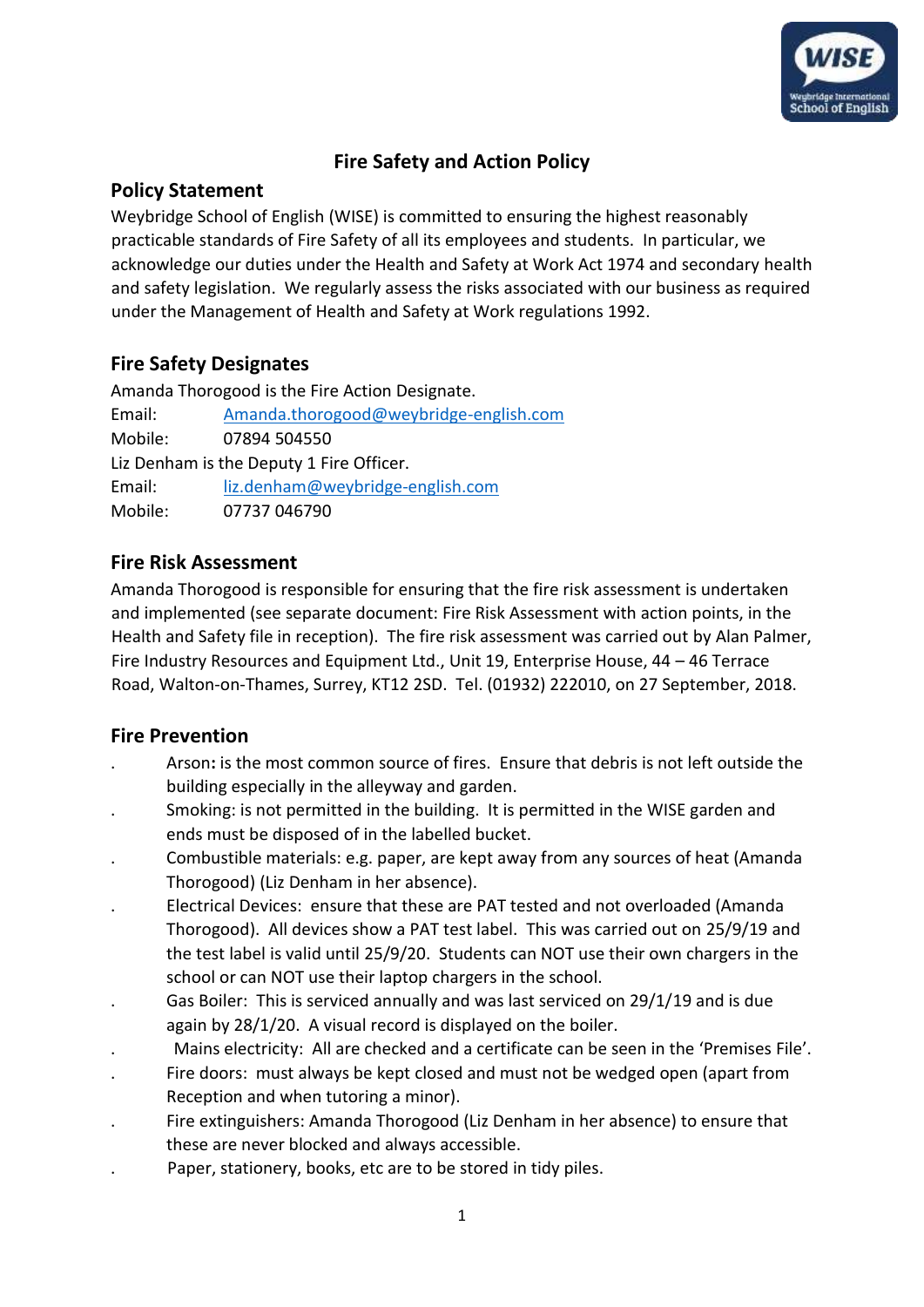## **Fire Safety Awareness Training**

- . All staff receive fire safety awareness training at the teacher induction (Liz Denham). **Fire Warden Training** was delivered by Alan Palmer, Fire Industry Resources and Equipment Ltd., Unit 19, Enterprise House, 44 – 46 Terrace Road, Walton-on-Thames, Surrey, KT12 2SD. Tel. (01932) 222010, on 27 September, 2018 to: Amanda Thorogood
	- Liz Denham
	- A record of this is filed in the Health and Safety file in reception.
	- . All students are given a WISE/Student Charter to read, digest and keep. The
	- student/teacher sign and date this form. Fire safety is included in this Charter.
- . Visitors and contractors are informed of the fire exit and assembly point, on arrival.

### **Fire Action Notices**

All classrooms and public areas have clear exit sign notices, the correct action to be taken in the event of a fire notices and a map showing the Fire Assembly Point. It is Liz Denham's responsibility to ensure that all staff and tutors (at induction and at staff meetings) are aware of what to do in the event of a fire. It is Amanda Thorogood's responsibility to ensure that all teachers inform their students of what to do in the event of a fire (via charter, via notices on the wall in the class and notices on the desks and regular reminders by the class teachers).

The Fire Action notices display:

- where the nearest fire alarm is
- instructions to call the fire brigade
- instructions to tackle the fire using appliances provided (not endangering themselves or others)
- It is necessary to close all doors in the event of a fire
- Where to assemble (the Assembly Point is in Los Hermanos Car Park)
- NOT to collect belongings
- NOT to re-enter the building until told to do so (by Amanda Thorogood or Liz Denham).

#### **Fire Escape Routes**

Amanda Thorogood checks all escape routes in the building are free from blockages on a daily basis. If Amanda Thorogood is out of school, Liz Denham will do this.

#### **Fire Alarms**

There is a fire alarm on every floor of the school. Amanda Thorogood is responsible for checking the fire alarms at 9am, Mondays, on a weekly basis. In her absence, Liz Denham will carry this out. A log of these is kept in the Fire and Safety Maintenance Log Book kept in the Health and Safety Policy file, in reception, above the corner teacher desk.

Fire Alarm 1: Ground Floor opposite the main front door. Fire Alarm 2: First Floor, on landing, opposite reception door. Fire Alarm 3: Second Floor, on landing, near classroom 2 door.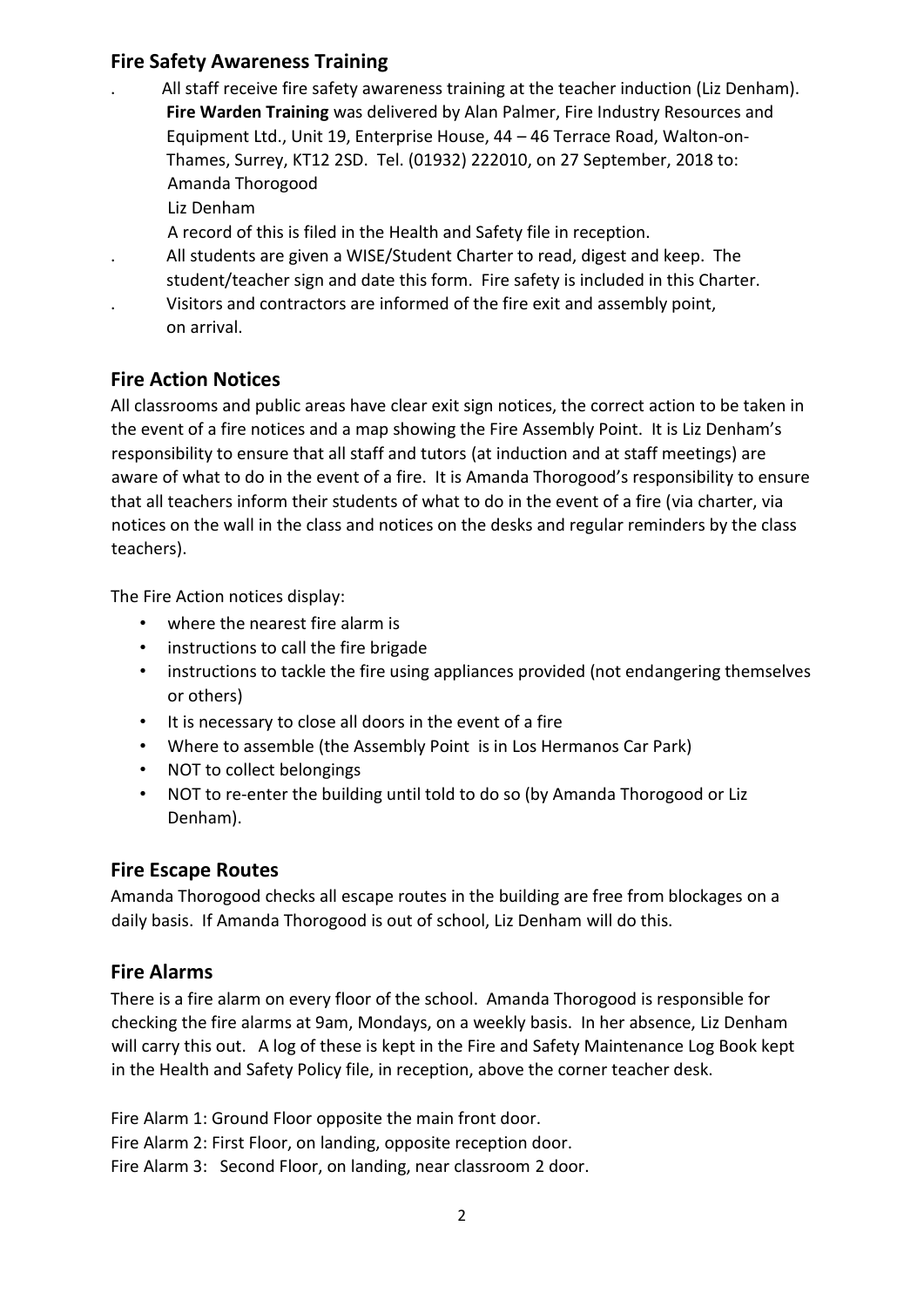## **Fire Extinguishers**

These are checked weekly by Amanda Thorogood. A log of these is kept in the Fire and Safety Maintenance Log Book kept in the Health and Safety Policy file, in reception, above the corner teacher desk. In her absence, Liz Denham will carry this out.

These are checked annually by Paragon Fire (see Certificate Health and Safety File). There is a certificate on each fire extinguisher. The fire extinguisher maintenance company responsible for the fire extinguishers is:

Paragon Fire Protection, Unit 10A, Manor Way, Old Woking, Surrey. Tel: (01483) 724484

There are fire extinguishers on every floor: Ground Floor: opposite the main front door. First Floor: on landing, opposite reception door. Second Floor: on landing, near classroom 2.

### **Fire Drills**

Are carried out termly by sounding the fire alarm. Amanda Thorogood is responsible for organising these. A log of these is kept in the Fire and Safety Maintenance Log Book kept in the Health and Safety Policy file, in reception, above the corner teacher desk.

If a fire alarm is sounded by accident, turn the knob clockwise to turn the alarm off.

### **Fire action in the event of a fire alarm sounding**

In the event of a fire, the alarm is sounded and the fire brigade called by calling 999. The premises must be evacuated as quickly as possible. Everyone in the premises must leave immediately, quickly and quietly.

If you discover a fire, sound the fire alarm and dial 999. If possible, tackle the fire using a fire extinguisher. (Do NOT endanger yourself or others in doing so).

Leave the building by the main front door. Close all doors behind you. Report to the Assembly Point (Los Hermanos Car Park).

### **Fire Registration Check**

The class teacher is responsible for checking that all students in her/his class is present at the Assembly Point (Los Hermanos Car Park, Baker Street: Turn left out of WISE, turn left at the end of the alley, first left into Los Hermanos Car Park), by calling out the register and reporting this to Amanda Thorogood (Liz Denham in her absence). Teachers are to take the paper register copy with them to the Fire Assembly Point. The signing in file will be taken to the Assembly Point to ensure that all visitors present in the premises have vacated the building. Amanda Thorogood (Liz Denham in her absence) will do a sweep of the premises. Amanda Thorogood (Liz Denham in her absence) is to have overall responsibility of ensuring that all students and staff have vacated WISE premises.